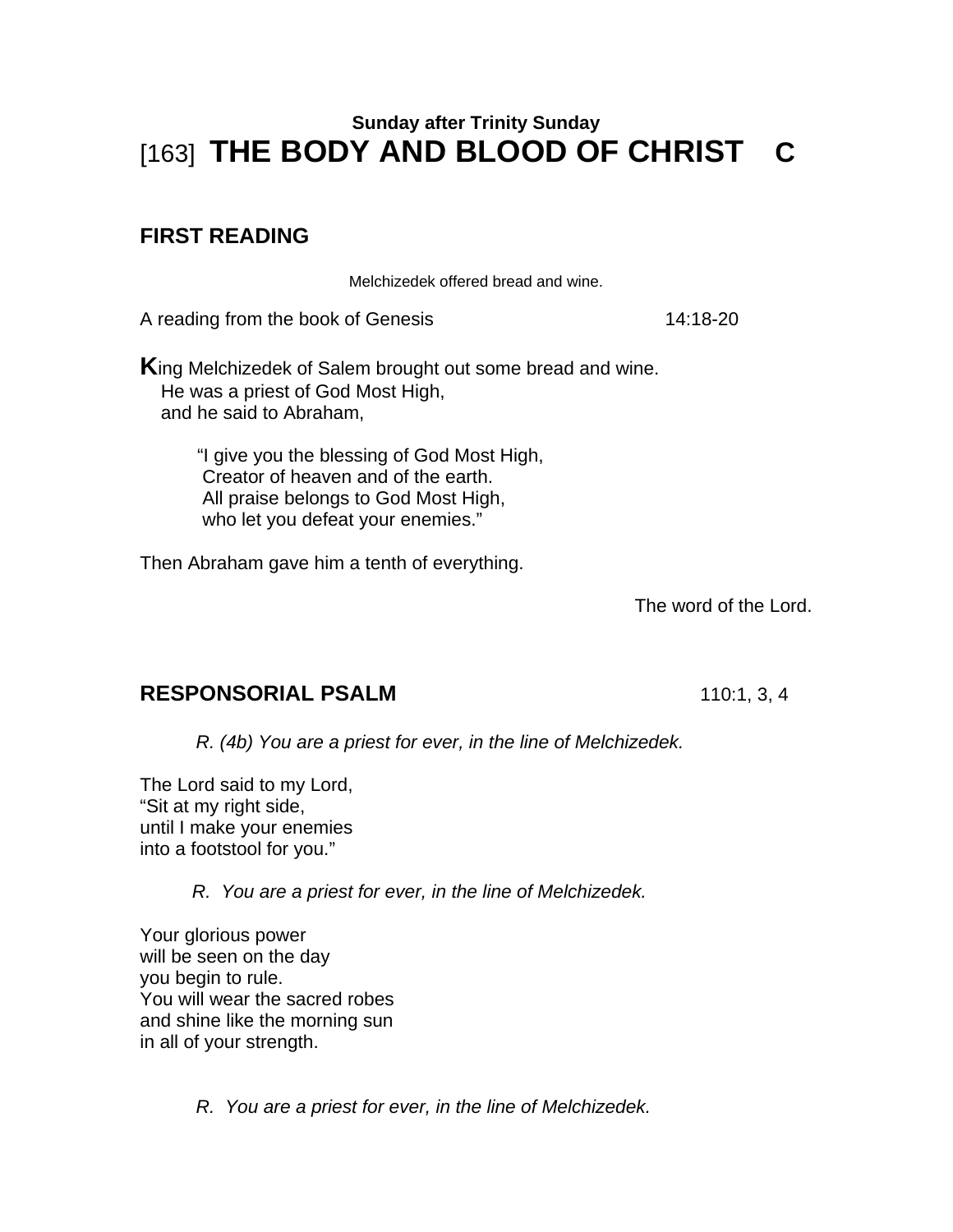The Lord has made a promise that will never be broken: "You will be a priest forever, just like Melchizedek."

 *R. You are a priest for ever, in the line of Melchizedek.* 

#### **SECOND READING**

Until the Lord comes, every time you eat this bread and drink this cup, you proclaim his death.

A reading from the first letter of Paul to the Corinthians 11:23-26

**B**rothers and sisters:

 I have already told you what the Lord Jesus did on the night he was betrayed. And it came from the Lord himself.

He took some bread in his hands. Then after he had given thanks, he broke it and said, "This is my body, which is given for you. Eat this and remember me."

After the meal,

Jesus took a cup of wine in his hands and said,

"This is my blood,

and with it God makes his new agreement with you.

Drink this and remember me."

The Lord meant that when you eat this bread and drink from this cup, you tell about his death until he comes.

The word of the Lord.

#### **ALLELUIA** John 6:51

 *R. Alleluia, alleluia.* 

I am the living bread from heaven, says the Lord; whoever eats this bread will live forever.

*R. Alleluia, alleluia.*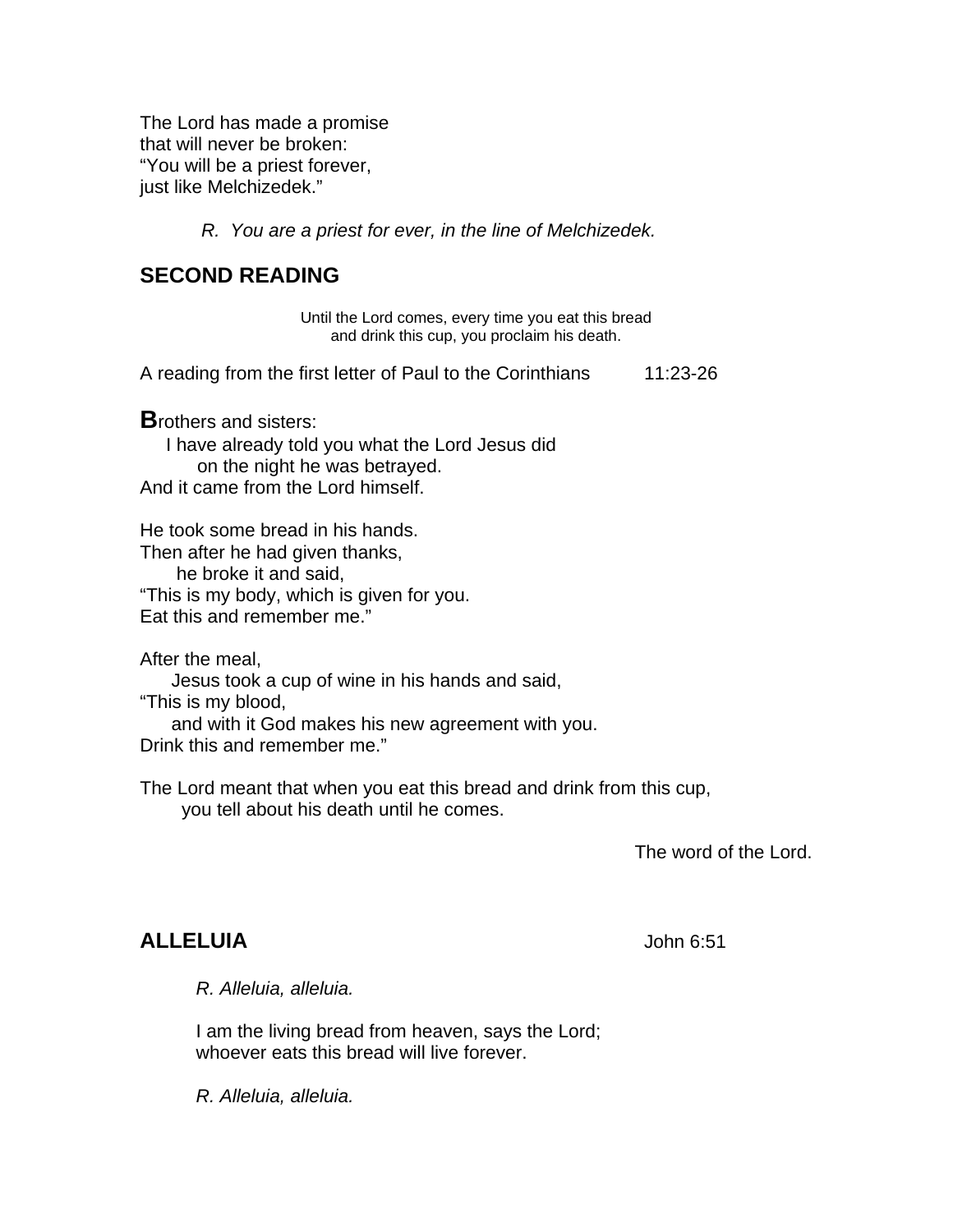### **GOSPEL**

They all ate and were filled.

† A reading from the holy gospel according to Luke 9:11b-17

**J**esus welcomed the people.

 He spoke to them about god's kingdom and healed everyone who was sick.

Late in the afternoon the twelve apostles came to Jesus and said, "Send the crowd to the villages and farms around here. They need to find a place to stay and something to eat. There is nothing in this place. It is like a desert!"

Jesus answered, "You give them something to eat."

But they replied,

"We have only five small loaves of bread and two fish. If we are going to feed all these people,

we will have to go and buy food."

There were about five thousand men in the crowd.

Jesus said to his disciples, "Have the people sit in groups of fifty."

They did this,

 and all the people sat down. Jesus took the five loaves and the two fish. He looked up toward heaven and blessed the food. Then he broke the bread and fish and handed them to his disciples to give to the people.

Everyone ate all they wanted. What was left over filled twelve baskets.

The gospel of the Lord.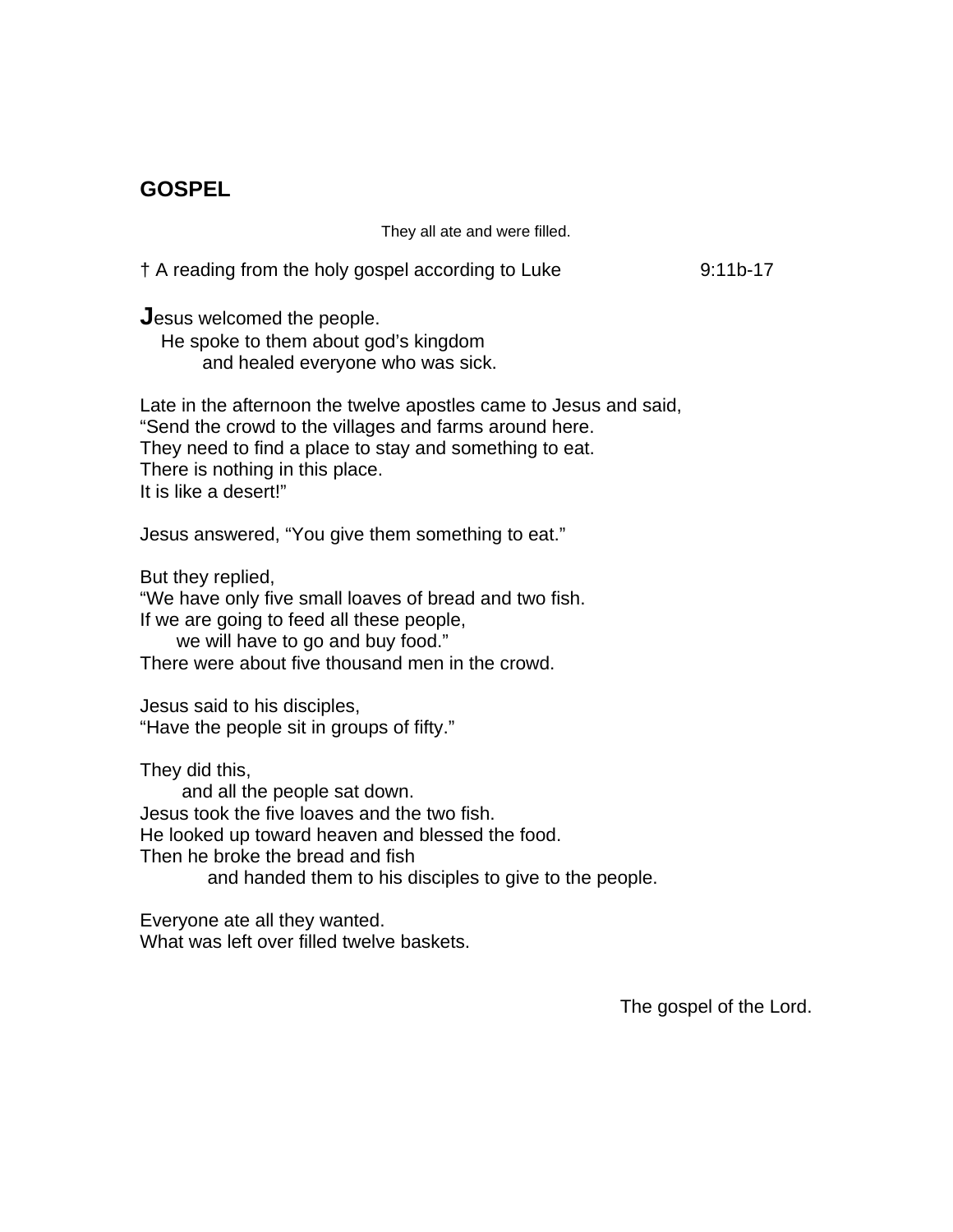

#### **Feast of the Body and Blood of Christ Cycle C**

**Readings:** 1 Corinthians 11:23-26 and Luke 9:11b-17

**Reflection and discussion:** *Ask the children if they have ever been really hungry or really thirsty. How did they feel? Did they feel like playing? Did they feel like doing schoolwork? Did they offer to help with a task while their stomachs were growling?* 

Remind them that we all depend on food and drink to give us energy and to refresh us so we feel like doing things for ourselves and others. If we are hungry and thirsty what do we think about? Getting something to eat and something to drink*! Ask them what is their favorite food and favorite drink. (they will go back to this for the activity).* 

Jesus knew that people feel more alive when they are enjoying a meal together. Remind the students that holiday parties on Thanksgiving, Christmas, Easter, the Fourth of July, graduations, First Communions—all these are occasions for eating and drinking and telling stories together as part of the fun. People often bring food to share at these parties. One dish can't feed everyone. But when all the food is set out together there is always more than enough. This is probably part of the miracle that we hear about in today's Gospel. When Jesus shared the food that he and the disciples brought, others shared the food that they had brought along, too. And everyone ate all they wanted. Jesus shows us that when we share, other people will usually be more generous, too.

Jesus was good to people, and he knew we all need good food and the company of good people if we are going to feel alive and well and happy and want to share the good things of life with others. He also knew that we, his followers and friends, would need to be strong and healthy in spirit if we are going to continue his work. It takes **energy** to be caring and to let people know that they are loved by God and important to us. Jesus knew that we would need really good food to give us that energy—NO JUNK FOOD! So, when he gathered with his friends for his last meal with them before he died, he gave them the best possible foodbread and wine that he changed into his own body and blood—his own good self. Then he told them: "Keep doing this. Continue to gather and **remember me** as you share the bread and wine which I leave you as my body and blood." The Eucharist is the way we continue to gather and remember Jesus and let him give us himself as food to keep our hearts healthy that is, generous, joyful and brave just like his heart*.* 

**Activity** Ask the children to imagine they are going to a pot-luck dinner with Jesus and his friends. Invite them to draw a picture of their favorite food that they would want to bring to share. Remind them of what we learn from Jesus'example: that when we share food with others it is a way of sharing our life with them. Ask them to think about what quality, what gift, they have that they know is good for other people. Perhaps people have told them what they like about them, admire about them, or what they do that makes others happy. If they aren't too shy about praising themselves, perhaps they will share some of the things that people have said about how them. Then invite each student to write this quality somewhere on the picture of the pot-luck food. Tell them the picture can be a reminder that all of us have something to share which can make others' lives better. Whenever we do that, we are remembering that Jesus is alive in us and in others.

*(Continued on page 2)*